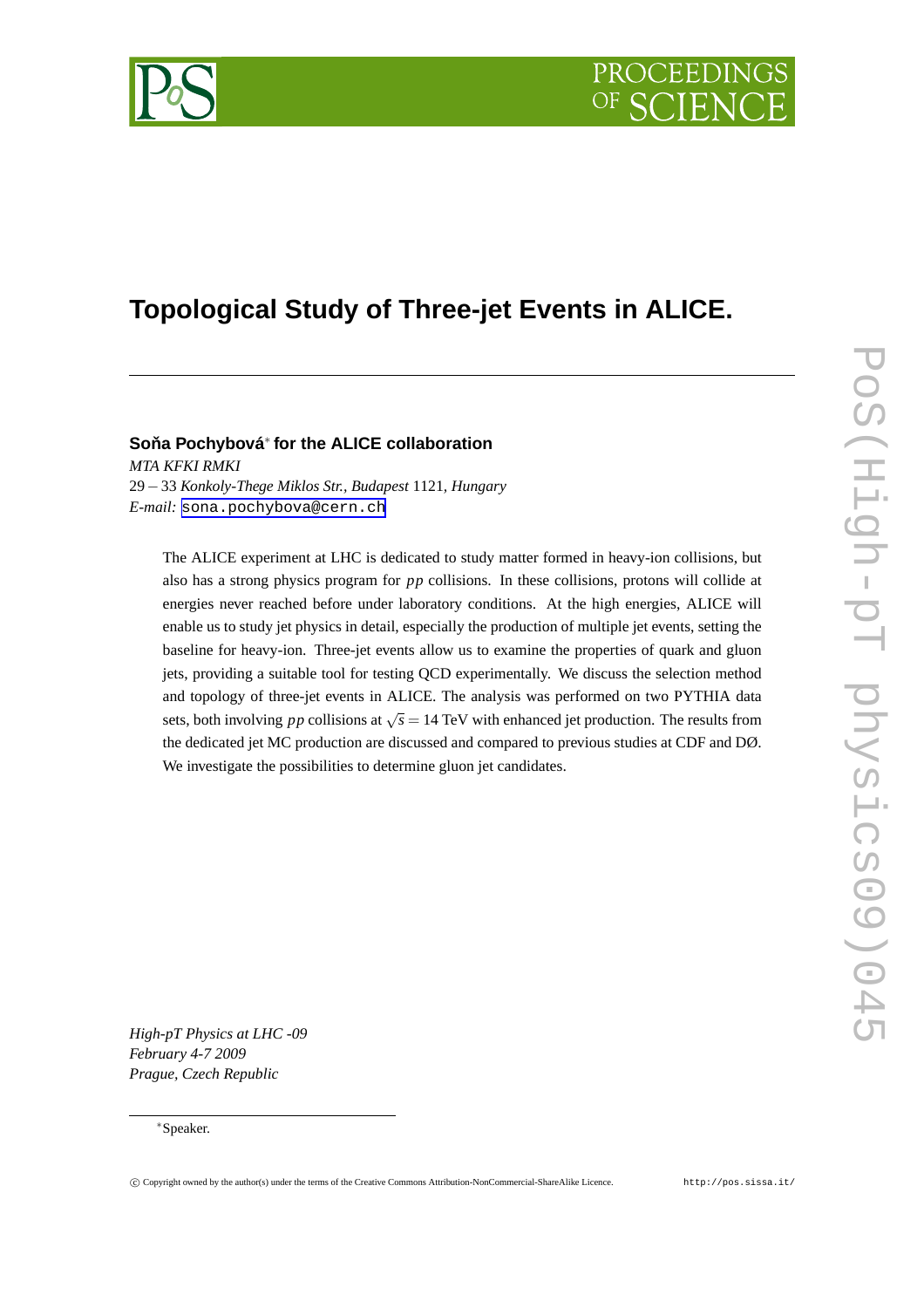### <span id="page-1-0"></span>**1. Introduction**

In perturbative QCD, constituent partons in *pp* collisions experience hard scatterings. Outgoing scattered partons branch via soft quark and gluon radiation and this way, they form showers. This process is called fragmentation. The showers eventually hadronise and can be observed experimentally as colourless hadrons inside jet cones. If during the stage of fragmentation one of the partons radiates a hard gluon, one can expect to see a three-jet event.

Through proper reconstruction of such events, a possibility emerges to study the properties of initial partons and the conditions they evolved in. Furthermore, through the identification of original partons, one can examine fragmentation properties of quark and gluon jets separately. Three jet events with the variety of processes ( $gg \rightarrow ggg$ ,  $q\bar{q} \rightarrow ggg$ ,  $q\bar{q} \rightarrow q\bar{q}g$  and those related by crossing symmetry) and topologies involved are suitable for thorough investigation and testing of higher order QCD.

At LHC, protons will collide at energies never reached before and thus, opening doors to new physics and further scrutiny of our present knowledge. In these proceedings we present preliminary results on topological studies of three-jet events in *pp* collisions at  $\sqrt{s} = 14$  TeV and discuss a probabilistic approach to determine quark and gluon jet candidates.

### **2. Quark and gluon jet differences**

Differences between quark and gluon initiated jets stem from the partons different colour factors, sometimes referred to as colour charges. Gluon carries colour factor  $C_A = 3$  and quark carries colour factor  $C_F = 4/3$ , hence:

$$
\frac{C_A}{C_F} = \frac{9}{4}.\tag{2.1}
$$

The colour factors are proportional to the probability that a parton radiates a soft gluon. Colour factor of a gluon is 9/4 times bigger than the one of a quark in asymptotic limit of  $Q^2 \to \infty$ . This means, that gluons branch more easily and form higher multiplicity jets. As a consequence of the higher multiplicity, gluon jets are expected to be broader with softer fragmentation function than quark jets. All these differences can be expressed in terms of  $C_A/C_F$  ratio (Eq. 2.1) [\[1, 2\]](#page-7-0).

Quark and gluon jet properties were previously studied by many collaborations in various colliding systems; *ep*,  $e^+e^-$  and  $p\bar{p}$ . Most of the studies were conducted at LEP  $e^+e^-$  collider, for example see Refs. [\[3, 4](#page-7-0)]. The source of gluon jets in these experiments were  $Z^0 \rightarrow q\bar{q}$  decays in which a hard gluon was radiated by either quark or anti-quark. To identify gluons in such events, the method of *b*-tagging was widely used in two and three fold symmetry events; "Y" and "Mercedes" types respectively. The OPAL collaboration also performed a study with light quarks [[5](#page-7-0)].

In  $e^+e^-$  collisions, as mentioned above, the only source of gluon jets are specific types of events. Hadron collisions, on the other hand, involve a wider range of jet production processes (see Tab. [2](#page-4-0)) and as such, provide a rich source of gluon jets. Studies conducted by CDF and DØ collaborations [[6](#page-7-0), [7\]](#page-7-0), in  $p\bar{p}$  collisions at  $\sqrt{s} = 1.8$  TeV, examined quark and gluon jet properties in di-jet events. Gluon jet candidates were chosen on statistical basis and compared to quark jets from  $\gamma - q$  and *Z* −*q* events.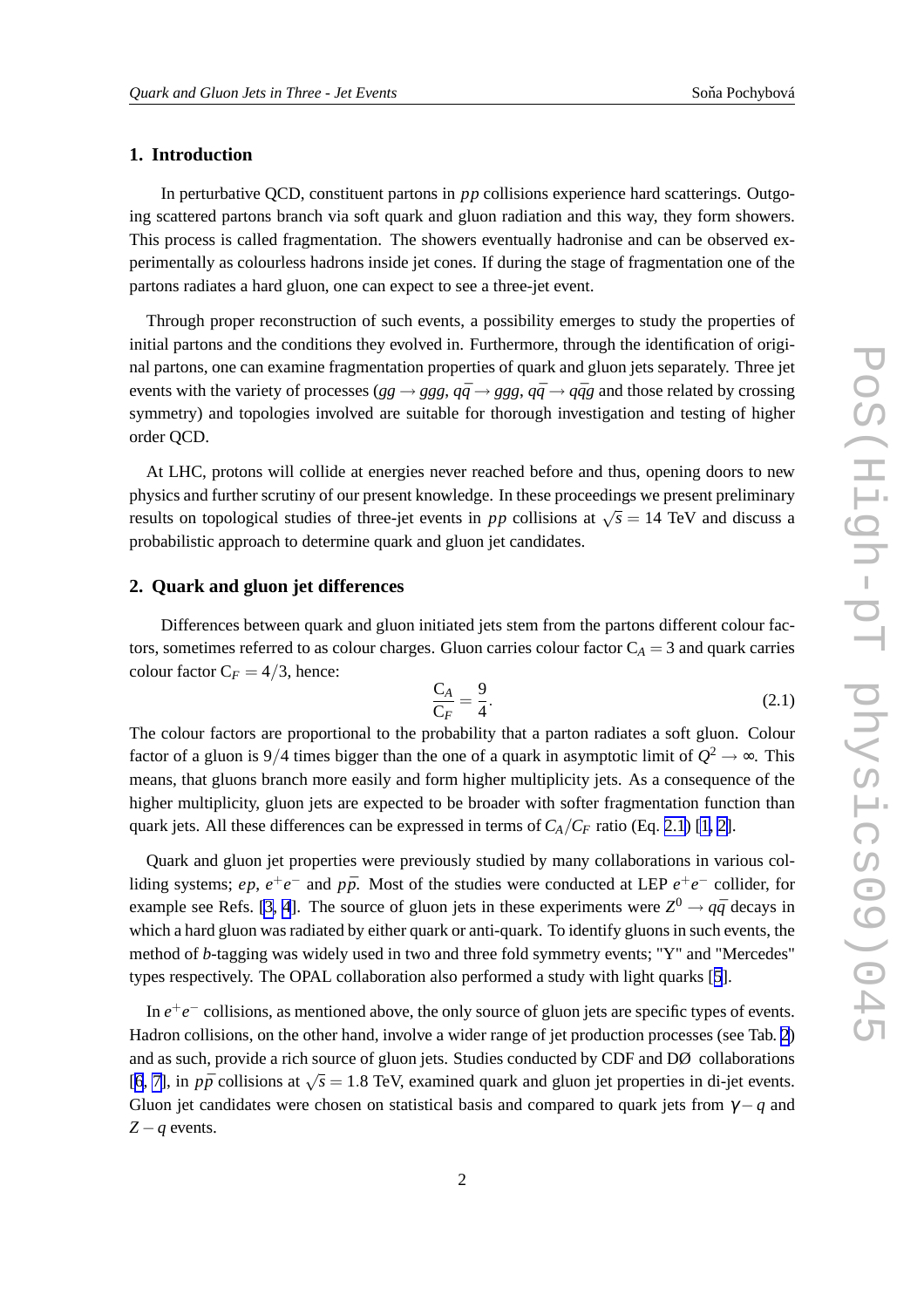Experimental data collected in previous years, eg. by LEP and Tevatron collaborations, indeed show different multiplicities and fragmentation properties of quark and gluon initiated jets. Nevertheless, as the energy scales achieved were below the asymptotic limit, quantitatively these differences did not reach the predictions given by the colour factor ratio (Eq. [2.1](#page-1-0)). Study of quark and gluon jets in three jet events at LHC represents a further step in reaching the expected values as well as probing them at higher orders.

#### **3. Analysis**

#### **3.1 Topology of three-jet events**

The topology of a final three parton system in hadron collisions can be described using eight variables. All of these are calculated in the rest frame of the final state three parton system. Incoming partons are labelled 1 and 2 with energies  $E_1$  and  $E_2$  respectively ( $E_1 > E_2$ ). Outgoing partons are labelled 3, 4 and 5 with energies  $E_3$ ,  $E_4$  and  $E_5$  ( $E_3 > E_4 > E_5$ ), where parton 3 is also referred to as the leading parton. The partons are associated with momentum vectors  $\vec{p}_i$ ,  $i = 1, ...5$ . Topological variables can be defined as follows [\[8, 9](#page-7-0)]:

• Cosine of the angle between the beam and the leading parton:

$$
\cos \theta = \frac{\vec{p_1} \cdot \vec{p_3}}{|\vec{p_1}||\vec{p_3}|}.
$$
\n(3.1)

• Cosine of the angle between plane containing the leading parton 3 and the incoming parton 1, and the plane containing partons 4 and 5:

$$
\cos \psi = \frac{(\vec{p_1} \times \vec{p_3}) \cdot (\vec{p_4} \times \vec{p_5})}{|\vec{p_1} \times \vec{p_3}| |\vec{p_4} \times \vec{p_5}|}. \tag{3.2}
$$

• Fractions of energies carried by each of the final state partons, called the *Dalitz variables*:

$$
X_i = \frac{2 \cdot E_i}{\sum_i E_i}, \ i = 3, 4, 5. \tag{3.3}
$$

• Fractions of energies carried by a pair of partons depending on the opening angle between them, so called *scaled masses*:

$$
\mu_{ij} = \frac{m_{ij}}{\sqrt{\hat{s}}} = \sqrt{X_i X_j (1 - \cos \omega_{ij})/2},
$$
\n(3.4)

where  $\mu_{ij}$  (*i*, *j* = 3,4,5) are the invariant masses of final state parton pairs,  $\omega_{ij}$  (*i*, *j* = 3,4,5) are the angles between partons, and  $\sqrt{\hat{s}}$  is the invariant mass of the final state three parton system.

The two angles (Eq. 3.1 and 3.2) determine the relative position of the final parton system with respect to the incoming partons (Fig. [1](#page-3-0), panel (b)). The energy fractions (Eq. 3.3 and 3.4), together with angles between partons, provide information on the event shape (Fig. [1](#page-3-0), panel (a)). Experimentally, these variables are calculated for jets found by jet-finding algorithms. Our study is not concerned with all of the variables listed above, merely we focus on Dalitz variables  $(X_3, X_4)$  and scaled masses ( $\mu_{ij}$ ,  $i, j = 3, 4, 5$ ).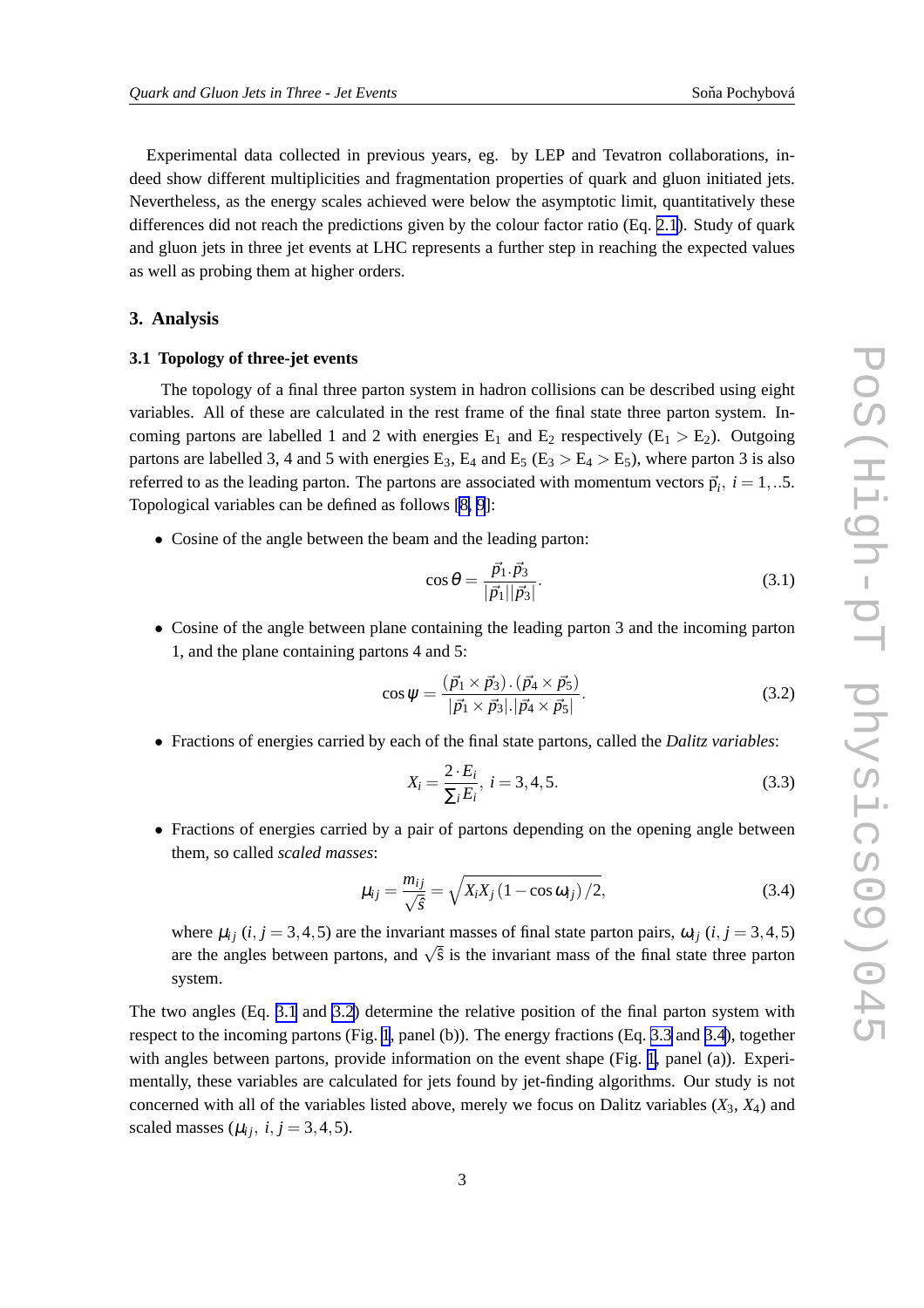<span id="page-3-0"></span>

**Figure 1:** Illustration of the topological variables. Panel (a): Dalitz variables and angles between jets, panel (b): angles with respect to incoming partons 1 and 2.

The topology of three jet events was previously studied at Tevatron by DØ and CDF collaborations [[8](#page-7-0), [9\]](#page-7-0). Three-jet events found in these experiments were distributed over the Dalitz plane with an enhancement in  $X_3 \to 1$  and  $X_4 \to 1$ . With these values of Dalitz variables, the event shape will look like as shown in Fig. 2, in the  $[X_3, X_4] = [1, 1]$  corner. Topological attributes of three-jet events in these studies agree with theoretical predictions.



**Figure 2:** Dalitz plane for three-jet events found using PYCELL routine inside PYTHIA (see text for details). In each corner of the triangle a corresponding topological configuration is drawn.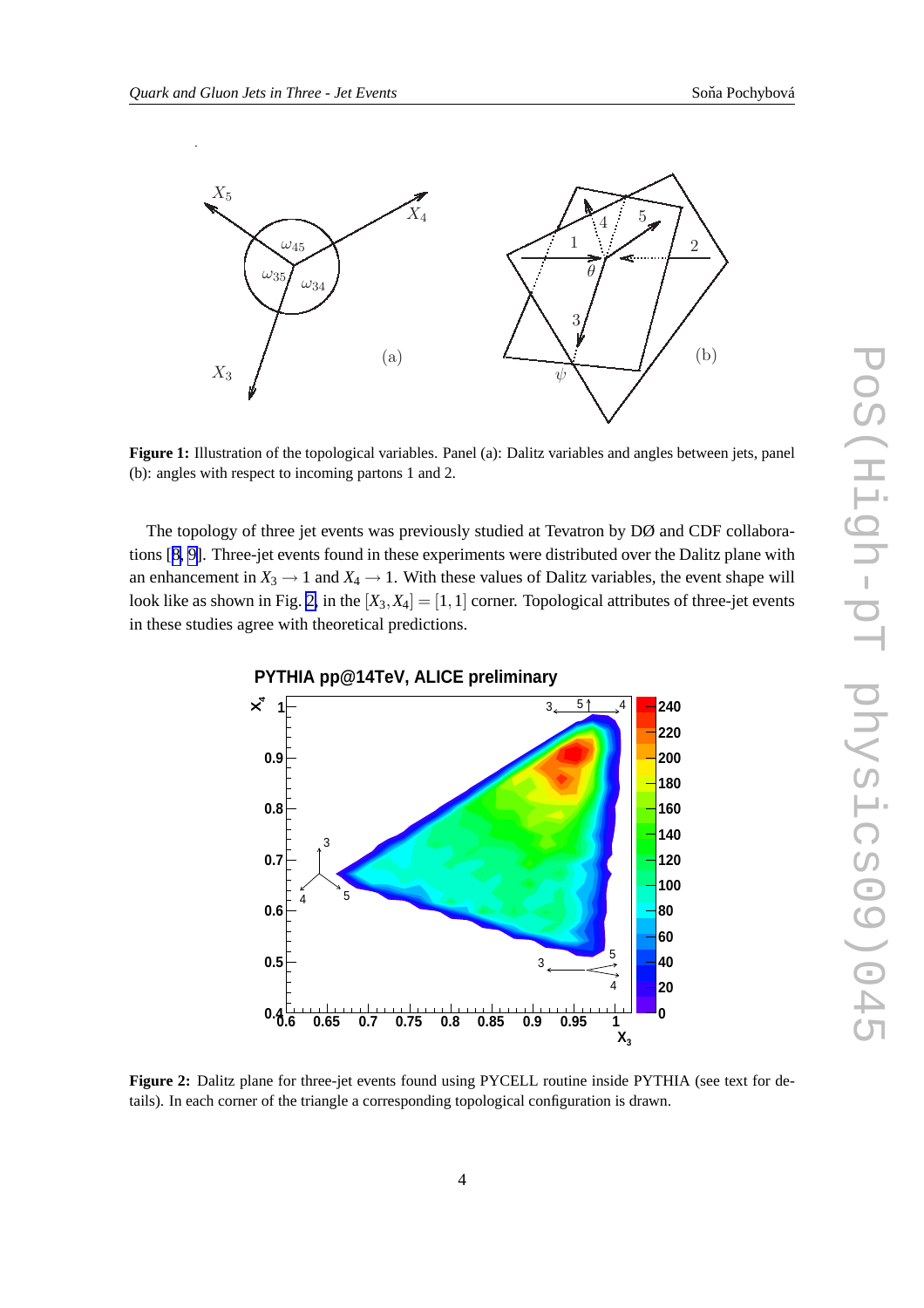#### <span id="page-4-0"></span>**3.2 Sample and event selection**

Events were generated using PYTHIA 6.4 generator [[10\]](#page-7-0) included in the AliRoot framework. Samples consist of *pp* collisions at  $\sqrt{s} = 14$  TeV with CTEQ5L parton distribution functions. Events were simulated in two  $p_t^{hard}$  bins, namely  $p_t^{hard} > 50$  GeV/c and  $p_t^{hard} > 100$  GeV/c, where  $p_t^{hard}$  is the transverse momentum of partons in the rest frame of the hard scattering [[11\]](#page-7-0).

To reconstruct jets, a UA1 cone based algorithm is applied to the charged particles after reconstruction. More details on this jet finder can be found in [\[11\]](#page-7-0) and [\[12\]](#page-7-0). The input parameters used for jet reconstruction are summarised in Tab. 1. If three jets (each with energy  $E_t > 5$  GeV) are found within the fiducial region  $|\eta| < 0.5$ , then such event is accepted. From 142000 studied events, 3080 were found to fulfil these conditions.

| Parameter     | Value               | ID | Processes                                                                   | <b>ID</b> Process |
|---------------|---------------------|----|-----------------------------------------------------------------------------|-------------------|
| R             | 0.5                 |    | 11 $q_i q_j \rightarrow q_i q_j$ 28 $q_i g \rightarrow q_i g$               |                   |
| $E$ (seed)    | $2.0$ GeV           |    | 12 $q_i\bar{q}_i \rightarrow q_k\bar{q}_k$ 53 $gg \rightarrow q_k\bar{q}_k$ |                   |
| $E_{t_{min}}$ | $5.0$ GeV           |    |                                                                             |                   |
| $p_{t_{min}}$ | $1.5 \text{ GeV/c}$ |    | 13 $q_i\bar{q}_i \rightarrow gg$ 68 $gg \rightarrow gg$                     |                   |

**Table 1:** Values of input parameters used for analysis. *R* is the cone size, *E*(*seed*) is the energy of the seed,  $E_{t_{min}}$  is the minimal energy of the reconstructed jet and  $p_{t_{min}}$  stands for minimal transverse momentum of the tracks inside the jet.

**Table 2:**  $2 \rightarrow 2$  processes used in PYTHIA to generate QCD jets. The  $2 \rightarrow 3$  processes are The  $2 \rightarrow 3$  processes are generated adding ISR (Initial State Radiation) or FSR (Final State Radiation) [\[10](#page-7-0)].

The UA1 finder does not implement splitting and merging of the found jets, therefore, a particle may be assigned to more than one jet. To avoid this a separation cut is introduced. Separation of jets is defined as the distance between jet axes in  $\eta - \phi$  plane;  $\Delta R = \sqrt{(\Delta \eta)^2 + (\Delta \phi)^2}$ . All the events containing pairs of jets with separation smaller than twice the cone size, *i.e* ∆*Ri j* < 1.0, were filtered out. After the cut, the remaining sample included 1108 reconstructed events.

The data presented are raw, without energy corrections. We compare the reconstructed jets to generated and PYTHIA jets. The generated ones represent jets found by applying UA1 cone based algorithm to final state particles after generation. Same settings apply as for the reconstructed jets. PYTHIA jets refer to jets found by PYCELL routine embedded inside PYTHIA. This routine is a cone based jet finder, that is applied to the final state particles after generation [[10\]](#page-7-0). The cone size used is  $R = 1$  and jets within  $|\eta| < 2.0$  are accepted.

#### **3.3 Results and discussion**

In Fig. [3](#page-5-0) the Dalitz planes for generated (left) and reconstructed (right) three-jet events are shown. In the generated plot there is a clear abundance of events in the upper right corner of the diagram. This means that mostly events with two leading back-to-back jets with a perpendicular low energy jet were found by the jet finder (Fig. [2](#page-3-0)). Results are consistent with CDF data [\[9\]](#page-7-0). Reconstructed events show similar behaviour.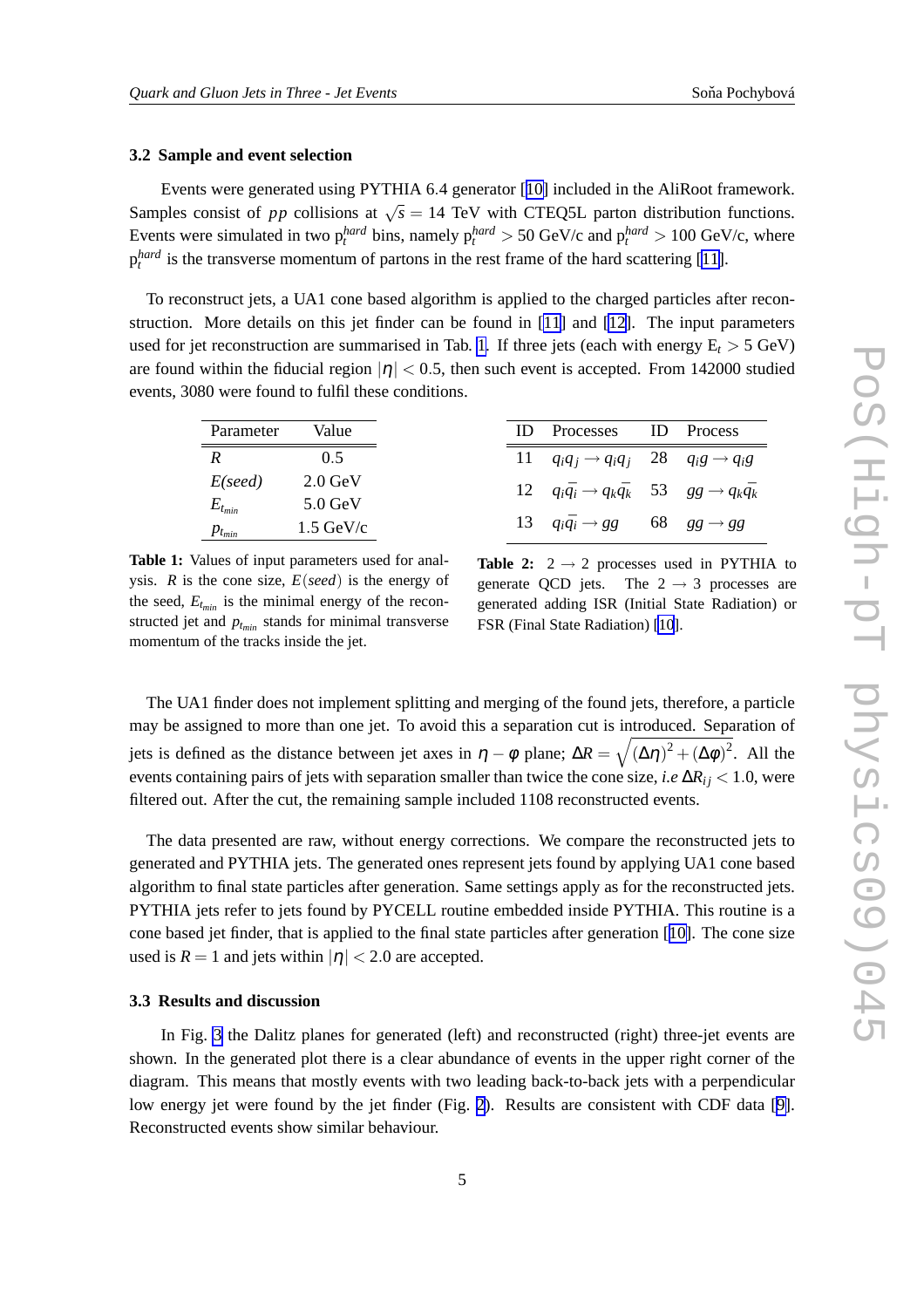<span id="page-5-0"></span>

**Figure 3:** Dalitz plane for generated (left) and reconstructed (right) three-jet events.

The scaled mass distributions for different Dalitz variable pairs are shown in Fig. 4. Each of the plots displays spectra for PYTHIA (open circles), generated (crosses) and reconstructed (full circles) events and we find good agreement between them for all jet pairs. Furthermore, the shapes and position of peaks are consistent with DØ data [\[9\]](#page-7-0).



**Figure 4:** Scaled mass distribution for pairs 34, 35, 45 in the selected three jet events. Open circles stand for PYTHIA jets, crosses for generated jets and full circles for reconstructed jets. See text for details.

The aim of our analysis is to investigate quark and gluon jet properties and for that, proper determination of quark and gluon jet candidates is crucial. What we would like to approach is the possibility to make such a selection based on the shape of the event using Dalitz variables.

The method we are going to discuss shortly is a probabilistic approach. Using this method we calculate the probability, that a jet carrying energy fraction  $X_i$  is a gluon, given other two carry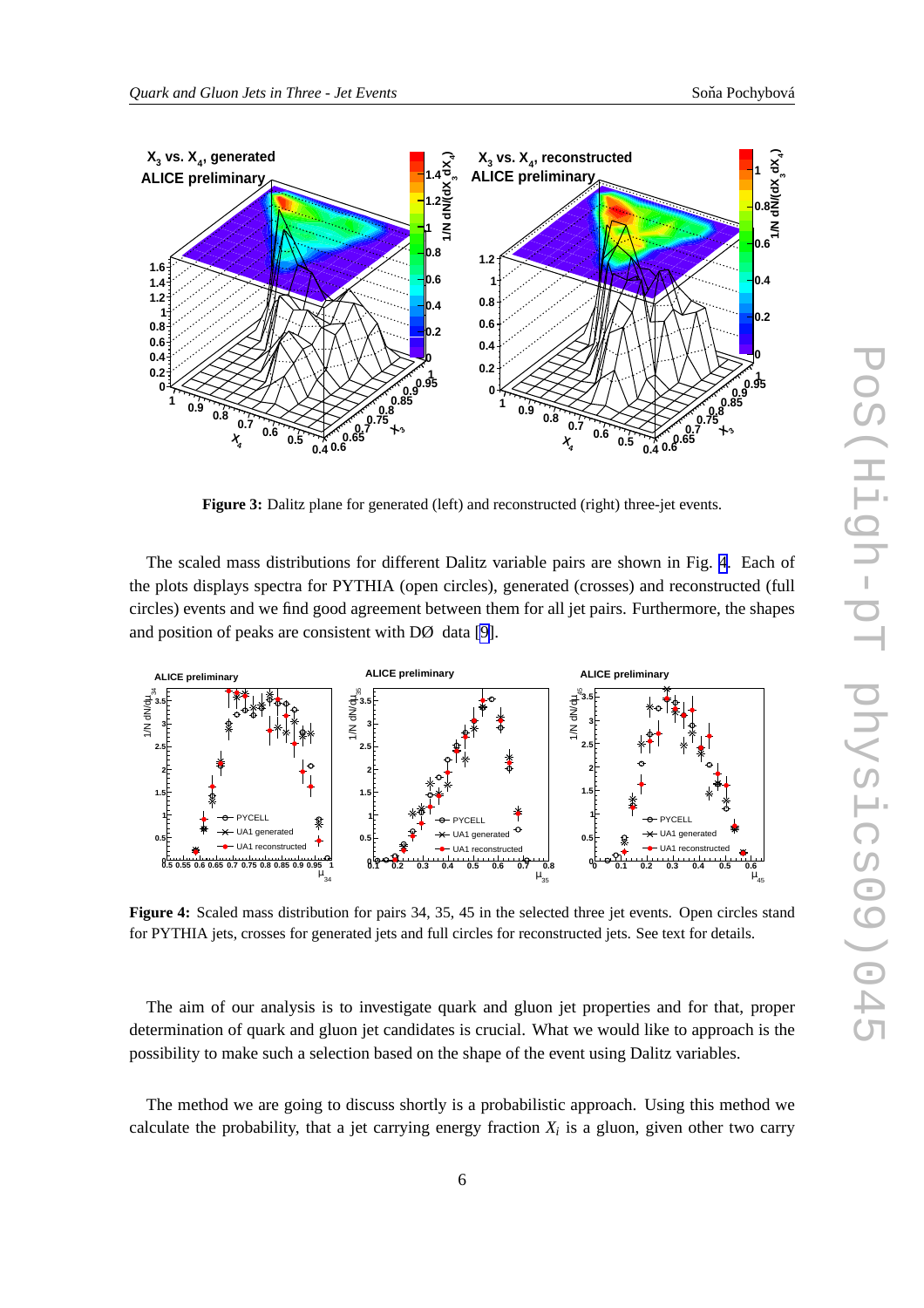energy fractions *X<sup>j</sup>* ,*X<sup>k</sup>* (for details see Ref. [\[13](#page-7-0)]).

$$
\rho(X_i|X_j,X_k) = \frac{X_j^2 + X_k^2}{(1-X_j)(1-X_k)} \times \left(\frac{X_i^2 + X_j^2}{(1-X_i)(1-X_j)} + \frac{X_j^2 + X_k^2}{(1-X_j)(1-X_k)} + \frac{X_i^2 + X_k^2}{(1-X_i)(1-X_k)}\right)^{-1}.
$$
\n(3.5)

The probability is calculated using Dalitz variables and as such can be used to determine gluon jet candidates based on the topology of the event (see Eq. 3.5). In Fig. 5, probabilities of jets being gluons are shown in the Dalitz plane. We do not distinguish whether a jet is quark or gluon initiated, the probability is calculated for each jet from the sample. Only PYTHIA jets were used. Going towards the upper right corner of the plane, probability that a jet is a gluon rises. This means, that this area of the diagram should be mostly populated by gluon jets. To prove this assumption, PYTHIA processes are selected from the sample. In PYTHIA, three-jet events are produced adding initial and final state radiation-a gluon-to the  $2 \rightarrow 2$  processes (see Table [2\)](#page-4-0) [[10\]](#page-7-0). Most of the jets found are produced in the pure gluonic;  $gg \rightarrow gg(+g)$  (process 68), and a mixed channel;  $q_i g \rightarrow q_i g (+g)$  (process 28). This means that our sample is gluon dominated. Combining this fact with an abundance in the vicinity of the upper right corner in reconstructed Dalitz plane (contours in Fig. 5 and Fig. [3-](#page-5-0)right), we can assume that the most gluons are indeed produced in area suggested by the probability distribution (markers in Fig. 5).



**Figure 5:** Probability that a jet is a gluon distributed over the reconstructed Dalitz plane (contours) for PYTHIA jets. Empty crosses correspond to probability 0.4, empty rectangles to probability 0.6 and full circles to probability 0.8. See text for details.